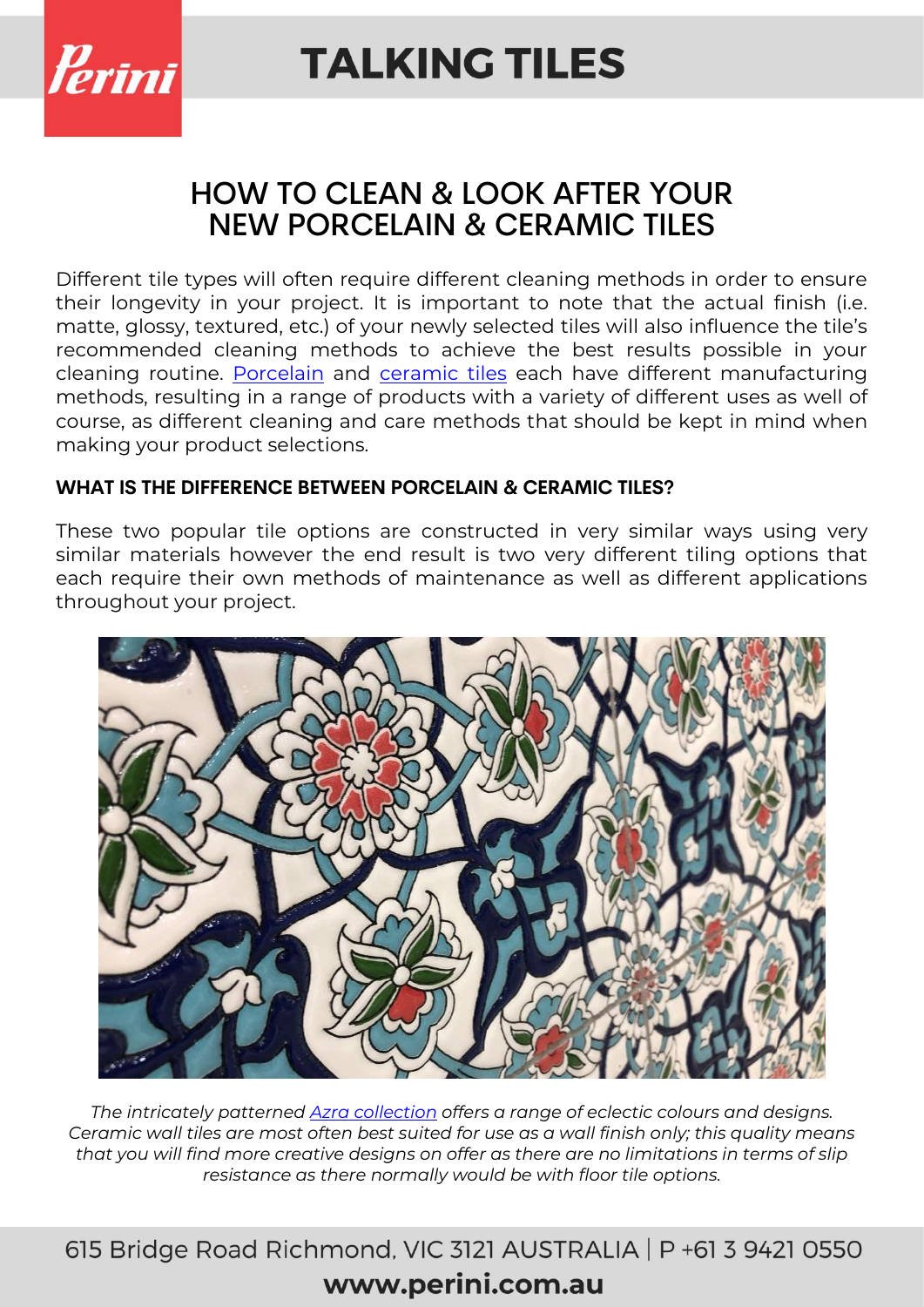

Both porcelain and ceramic tiles are made using a combination of raw materials that are then shaped into their final layout and baked in a kiln. This is where the differences start to occur! Porcelain tiles are baked at extremely high temperatures, much higher than ceramic tiles. This results in an incredibly hard surface that is next to completely non-porous. These tiles can usually be used as either a floor or wall option (as they will be able to withstand higher levels of wear and foot traffic) however, it is always important to check your specific tile selection's recommended application as this can vary depending on the product's texture or shape for example.



*Another advantage of porcelain tiles is that they can be created to mimic a range of different materials such as natural stones, concrete and even timber, allowing you the options of using these finishes in and around the home. Our [Driftwood porcelain tile collection](https://www.perini.com.au/collection/driftwood/) is made in Italy and includes two rustic timber-look tile options in dark and light distressed styles.*

Ceramic tiles on the other hand, are baked at a lower temperature. The end result is a softer and lighter tile that is most often best suited for wall applications only. If the ceramic tile features a glaze on its surface, this is usually applied before baking the tile which will create a luscious, glass-like finish on the tile. Although these tiles are most often limited to vertical applications, this constraint has led to some creative designer tile solutions in the creation of ceramic wall tiles. You will find many ornate and decorative options available in ceramic tile collections making them an excellent choice as a feature wall solution throughout your interiors.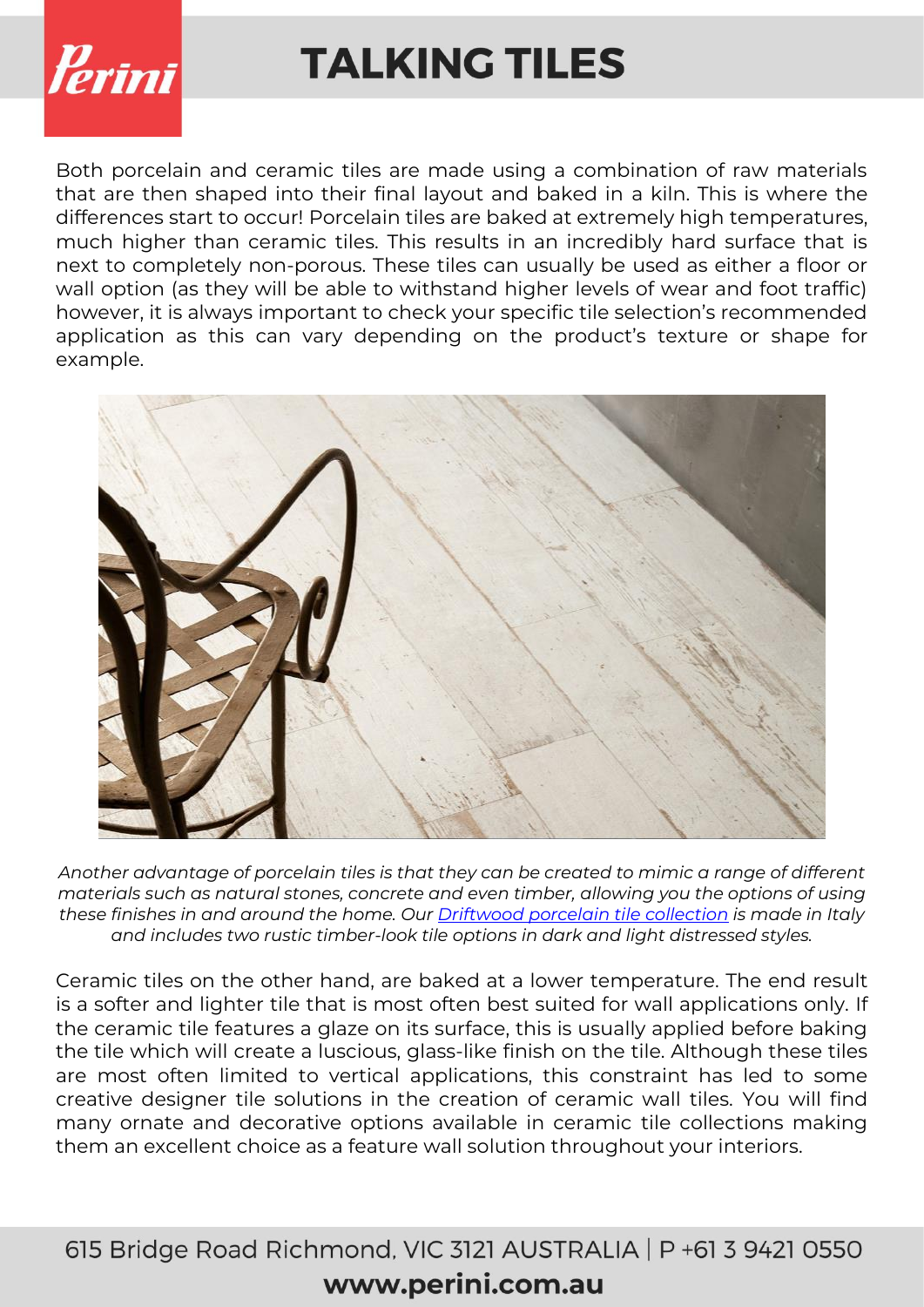

#### **HOW TO CLEAN PORCELAIN TILES**

Porcelain tiles are famously simple to care for and maintain, making them a well sought after tile option for high traffic areas and spaces that will experience a bit of mess, moisture and humidity (such as the kitchen, laundry or bathroom for example). Due the extremely high temperatures that porcelain tiles are kiln baked at, porcelain tiles will be almost completely non-porous. They are an extremely strong and durable option that can often be used as a tile flooring solution and a wall tile option. Of course, this can vary depending on the particular style you choose so it is always important to communicate your intended application to your Tile Consultant to ensure your new tiles are suited for use.



*Porcelain tiles can be found in a range of different options with certain specific collections even mimicking the look and texture of natural stones, concrete and even timber, allowing you to incorporate these luxurious finishes in and around the home more freely. Our [Falaise](https://www.perini.com.au/collection/falaise/)  [porcelain tile collection](https://www.perini.com.au/collection/falaise/) for example, effortlessly simulates the texture and colour variations seen in natural stone tiles.*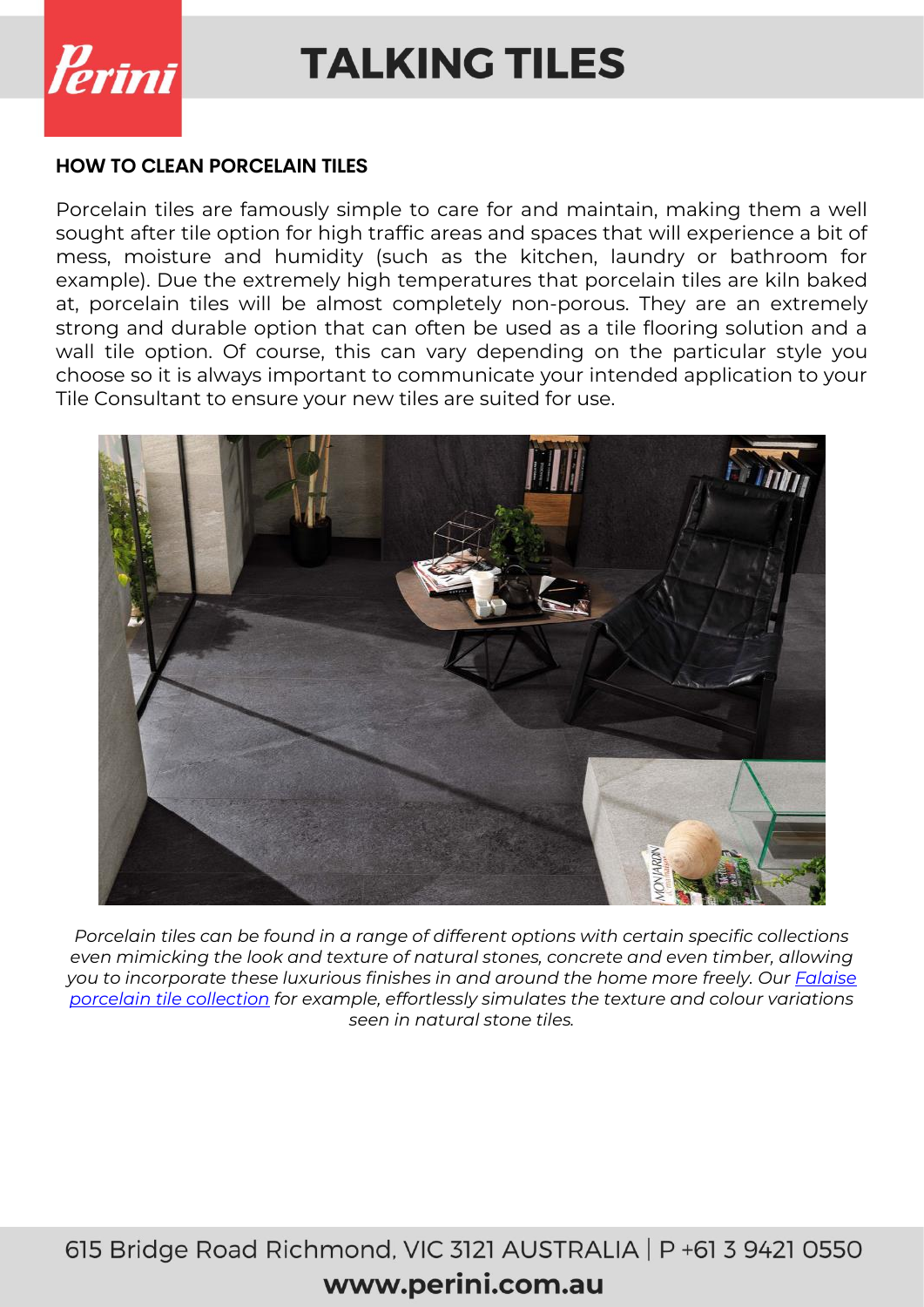

**Cleaning porcelain tiles** is a breeze! For a regular clean, you should only require a soft cloth or mop with warm, soapy water. This will remove any surface dirt or minor scuffs on the tiles and maintain a luxe surface finish. For high gloss porcelain tiles, it is also a good idea to run over the washed area with a dry mop to avoid water from spotting on the tiles; buff out your freshly washed glossy porcelain tiles with a dry mop or cloth for a perfect streak-free finish.

For a deeper clean however, Perini Tiles recommends the use of our tile specific cleaning products: our **Lithofin KG Active-Clean** product can be used regularly on porcelain tiles and will be especially handy in the bathroom as it will effortlessly clean up calcium build-up, dirt deposits, soap scum and greasy residue that can build up on your tiles or grout.

In areas that experience higher amounts of foot traffic or in the case of stubborn marking on your porcelain tiles, we would recommend the use of **Lithofin KF Intensive Cleaner**; this cleaning product offers an intensive clean that will lift any excessive build-up of grime, stubborn dirt, rubber, polymer or leftover wax. This cleaning product is diluted in a 1:10 solution of cold or lukewarm water that you can then distribute evenly across the surface of your porcelain tiles. Allow the product to sit on the surface of the tiles for 10-20 minutes while occasionally brushing to avoid the cleaner from drying up. You can then remove the cleaner off your tiles with a cloth or wet and dry vacuum cleaner and rinsing off the surface afterwards to remove any leftover residue. This product is specifically recommended for use with either porcelain or ceramic tiles and is best avoided when cleaning natural stone tiles (such as marble or terrazzo for example) as it can be too harsh for these more sensitive materials.

#### **HOW TO CLEAN CERAMIC TILES**

Glazed ceramic tiles will include a glaze that is applied prior to the kiln baking process. When fired, this glaze will create an almost glass-like surface finish on the tile that also acts as a barrier against moisture (meaning that these types of ceramic tiles will not require sealing to protect them). As their surface is quite sleek and glossy, these tiles can be quite simple to maintain and keep clean, no matter where they are installed. As with porcelain tiles, a regular wipe down with a soft cloth or mop with warm, soapy water will often be all that's needed on these wondrously low maintenance tiles and once again, the use of **Lithofin KG Active-**Clean is also recommended for deeper regular cleans as well as **Lithofin KF Intensive Cleaner** for more thorough, semi-regular cleaning.